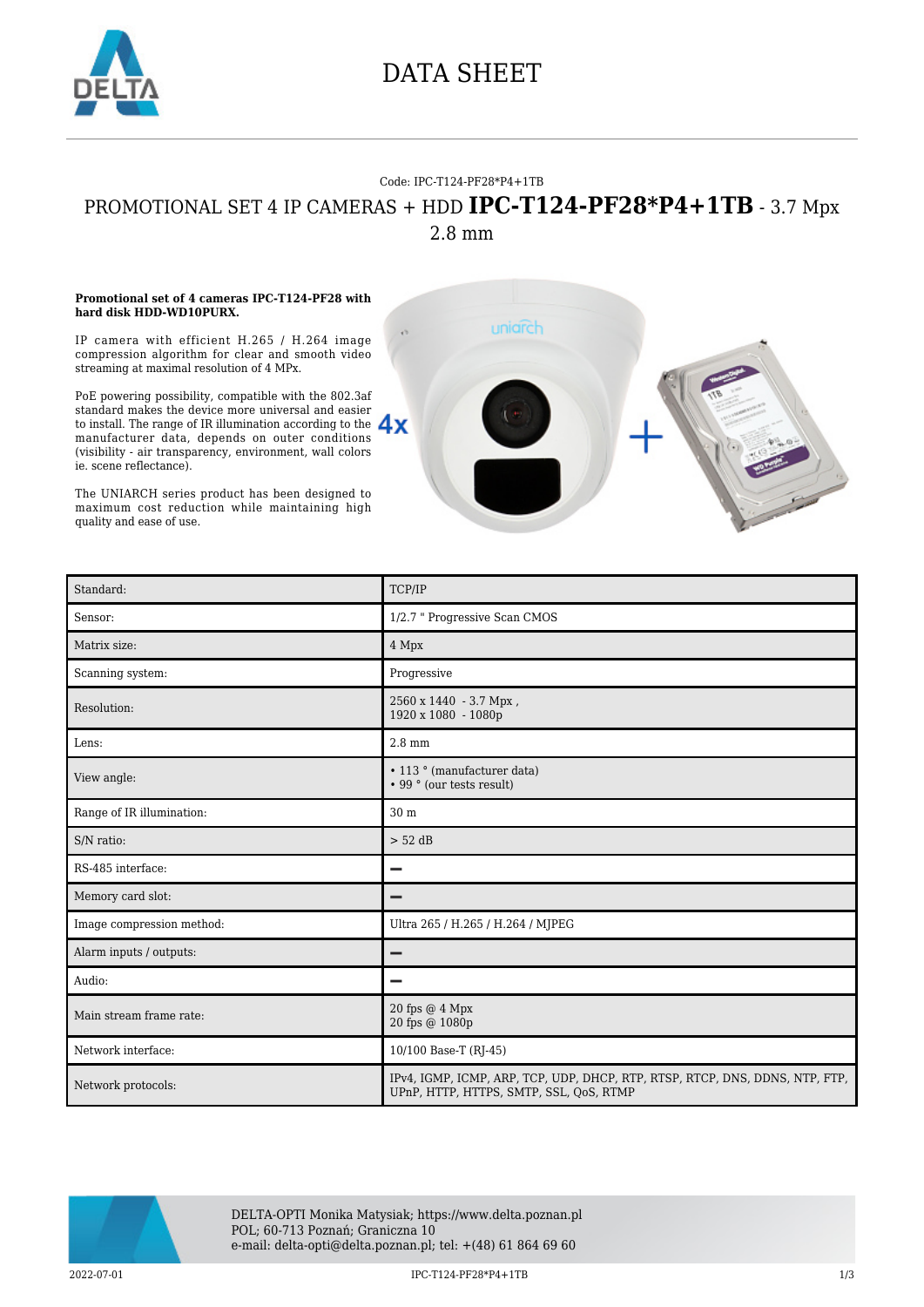

### DATA SHEET

| <b>WEB</b> Server:             | Built-in                                                                                                                                                                                                                                                                                                                                                                                                        |
|--------------------------------|-----------------------------------------------------------------------------------------------------------------------------------------------------------------------------------------------------------------------------------------------------------------------------------------------------------------------------------------------------------------------------------------------------------------|
| Max. number of on-line users:  | 10                                                                                                                                                                                                                                                                                                                                                                                                              |
| ONVIF:                         | ✓                                                                                                                                                                                                                                                                                                                                                                                                               |
| Mobile phones support:         | Access by a cloud (P2P)<br>• Android: Free application Uniarch<br>• iOS (iPhone): Free application Uniarch                                                                                                                                                                                                                                                                                                      |
| Default IP address:            | DHCP or 192.168.1.13                                                                                                                                                                                                                                                                                                                                                                                            |
| Default admin user / password: | admin / 123456                                                                                                                                                                                                                                                                                                                                                                                                  |
| Web browser access ports:      | 80, 554                                                                                                                                                                                                                                                                                                                                                                                                         |
| PC client access ports:        | Port no.: 80 or access by a cloud (P2P) - PC: Free application Uniarch Client                                                                                                                                                                                                                                                                                                                                   |
| Mobile client access ports:    | 80                                                                                                                                                                                                                                                                                                                                                                                                              |
| Port ONVIF:                    | 80                                                                                                                                                                                                                                                                                                                                                                                                              |
| <b>RTSP URL:</b>               | rtsp://192.168.1.13:554/unicast/c1/s0/live - Main stream<br>rtsp://192.168.1.13:554/unicast/c1/s1/live - Sub stream                                                                                                                                                                                                                                                                                             |
| Main features:                 | • 2D-DNR, 3D-DNR - Digital Noise Reduction<br>• D-WDR - Wide Dynamic Range<br>• F-DNR (Defog) - Reduction of image noise caused by precipitation<br>• ROI - improve the quality of selected parts of image<br>• BLC/HLC - Back Light / High Light Compensation<br>• Possibility to change the resolution, quality and bit rate<br>• Motion Detection<br>• Configurable Privacy Zones<br>• Mirror - Mirror image |
| Power supply:                  | • PoE (802.3af),<br>• 12 V DC / 380 mA                                                                                                                                                                                                                                                                                                                                                                          |
| Power consumption:             | $\leq$ 4.5 W                                                                                                                                                                                                                                                                                                                                                                                                    |
| Housing:                       | Dome - Plastic + Metal                                                                                                                                                                                                                                                                                                                                                                                          |
| Color:                         | White                                                                                                                                                                                                                                                                                                                                                                                                           |
| "Index of Protection":         | IP67                                                                                                                                                                                                                                                                                                                                                                                                            |
| Vandal-proof:                  |                                                                                                                                                                                                                                                                                                                                                                                                                 |
| Operation temp:                | -30 °C  60 °C                                                                                                                                                                                                                                                                                                                                                                                                   |
| Weight:                        | $0.26$ kg                                                                                                                                                                                                                                                                                                                                                                                                       |
| Dimensions:                    | Ø 118 x 97 mm                                                                                                                                                                                                                                                                                                                                                                                                   |
| Supported languages:           | Polish, English, German, Portuguese, Spanish, Slovenian, Dutch, Czech, French,<br>Italian, Hungarian                                                                                                                                                                                                                                                                                                            |
| Manufacturer / Brand:          | UNIVIEW / UNIARCH                                                                                                                                                                                                                                                                                                                                                                                               |
| HDD:                           |                                                                                                                                                                                                                                                                                                                                                                                                                 |
| Capacity:                      | $1$ TB                                                                                                                                                                                                                                                                                                                                                                                                          |
| Interface:                     | Serial ATA/600                                                                                                                                                                                                                                                                                                                                                                                                  |
| Spindle speed:                 | 5400 RPM IntelliPower                                                                                                                                                                                                                                                                                                                                                                                           |
| Size format:                   | $3.5$ "                                                                                                                                                                                                                                                                                                                                                                                                         |



DELTA-OPTI Monika Matysiak; https://www.delta.poznan.pl POL; 60-713 Poznań; Graniczna 10 e-mail: delta-opti@delta.poznan.pl; tel: +(48) 61 864 69 60